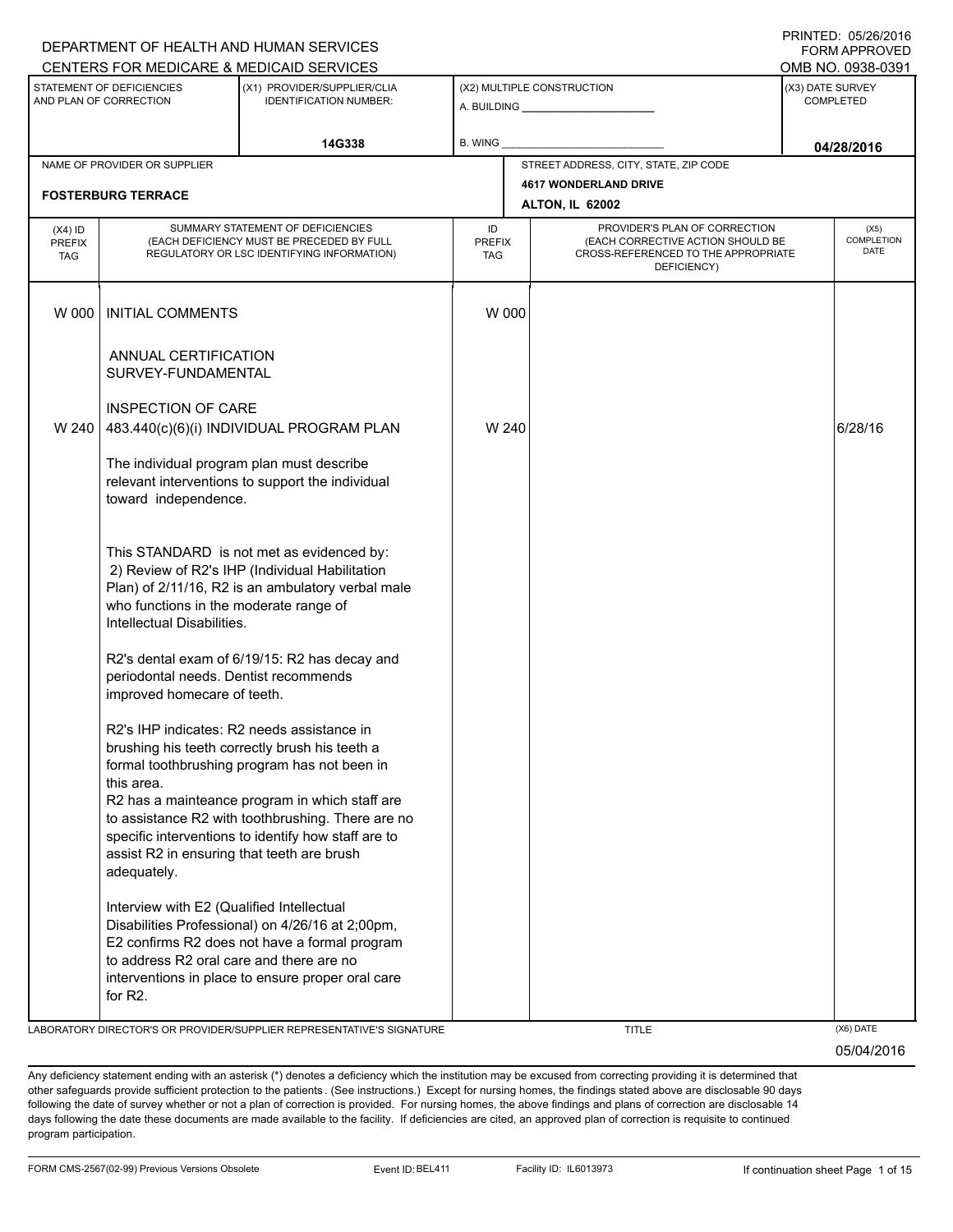|                                          |                                                                                                                                                                                                                                                                                        | DEPARTMENT OF HEALTH AND HUMAN SERVICES                                                                                                                                                                                                                                                                      |         |       |                                       |                                      | I INITILLY. 00/40/4010<br>FORM APPROVED |  |  |
|------------------------------------------|----------------------------------------------------------------------------------------------------------------------------------------------------------------------------------------------------------------------------------------------------------------------------------------|--------------------------------------------------------------------------------------------------------------------------------------------------------------------------------------------------------------------------------------------------------------------------------------------------------------|---------|-------|---------------------------------------|--------------------------------------|-----------------------------------------|--|--|
|                                          |                                                                                                                                                                                                                                                                                        | CENTERS FOR MEDICARE & MEDICAID SERVICES                                                                                                                                                                                                                                                                     |         |       |                                       |                                      | OMB NO. 0938-0391                       |  |  |
|                                          | STATEMENT OF DEFICIENCIES<br>AND PLAN OF CORRECTION                                                                                                                                                                                                                                    | (X1) PROVIDER/SUPPLIER/CLIA<br><b>IDENTIFICATION NUMBER:</b>                                                                                                                                                                                                                                                 |         |       | (X2) MULTIPLE CONSTRUCTION            | (X3) DATE SURVEY<br><b>COMPLETED</b> |                                         |  |  |
|                                          |                                                                                                                                                                                                                                                                                        | 14G338                                                                                                                                                                                                                                                                                                       | B. WING |       |                                       |                                      | 04/28/2016                              |  |  |
|                                          | NAME OF PROVIDER OR SUPPLIER                                                                                                                                                                                                                                                           |                                                                                                                                                                                                                                                                                                              |         |       | STREET ADDRESS, CITY, STATE, ZIP CODE |                                      |                                         |  |  |
| <b>FOSTERBURG TERRACE</b>                |                                                                                                                                                                                                                                                                                        |                                                                                                                                                                                                                                                                                                              |         |       | <b>4617 WONDERLAND DRIVE</b>          |                                      |                                         |  |  |
|                                          |                                                                                                                                                                                                                                                                                        |                                                                                                                                                                                                                                                                                                              |         |       | <b>ALTON, IL 62002</b>                |                                      |                                         |  |  |
| $(X4)$ ID<br><b>PREFIX</b><br><b>TAG</b> | SUMMARY STATEMENT OF DEFICIENCIES<br>PROVIDER'S PLAN OF CORRECTION<br>ID<br>(EACH CORRECTIVE ACTION SHOULD BE<br>(EACH DEFICIENCY MUST BE PRECEDED BY FULL<br><b>PREFIX</b><br>REGULATORY OR LSC IDENTIFYING INFORMATION)<br>CROSS-REFERENCED TO THE APPROPRIATE<br>TAG<br>DEFICIENCY) |                                                                                                                                                                                                                                                                                                              |         |       | (X5)<br><b>COMPLETION</b><br>DATE     |                                      |                                         |  |  |
| W 240                                    | Continued From page 1                                                                                                                                                                                                                                                                  |                                                                                                                                                                                                                                                                                                              |         | W 240 |                                       |                                      |                                         |  |  |
|                                          | brushing program that states relevant<br>interventions of how staff are to provide<br>and $R2$ ).                                                                                                                                                                                      | Based on record review and interview the facility<br>failed to develop and implement a formal tooth<br>assistance for 2 of 4 individuals in the sample (R1                                                                                                                                                   |         |       |                                       |                                      |                                         |  |  |
|                                          | Findings Include:                                                                                                                                                                                                                                                                      |                                                                                                                                                                                                                                                                                                              |         |       |                                       |                                      |                                         |  |  |
|                                          | 1) Physician's Orders/ POS (dated<br>Autism.                                                                                                                                                                                                                                           | 4/1/16-4/30/16) identifies R1 as a 26 year old<br>individual who functions at the Profound level of<br>Intellectual Disability with additional diagnosis of                                                                                                                                                  |         |       |                                       |                                      |                                         |  |  |
|                                          | ensure that he completes the entire tooth<br>brushing process."                                                                                                                                                                                                                        | R1's Individual Habilitation Plan/ IHP (dated<br>6/19/15) notes, "He needs physical prompting to                                                                                                                                                                                                             |         |       |                                       |                                      |                                         |  |  |
|                                          | brushed adequately.                                                                                                                                                                                                                                                                    | R1's IHP identifies Goal #5 as self care program<br>that includes Objective #1 of brushing his teeth.<br>In review of the tooth brushing program, there are<br>no specific interventions stated of how staff are to<br>physically assist R1 in ensuring that his teeth are                                   |         |       |                                       |                                      |                                         |  |  |
|                                          | brushed appropriately.                                                                                                                                                                                                                                                                 | Prompt Level Documentation Form (dated April<br>2016) identifies additional support, "Brushing<br>Support." the form notes that staff are to assist<br>with brushing teeth in the AM and PM. There are<br>no interventions stated that identifies how staff<br>are to assist R1 to ensure that his teeth are |         |       |                                       |                                      |                                         |  |  |

FORM CMS-2567(02-99) Previous Versions Obsolete Event ID:BEL411 Facility ID: IL6013973 If continuation sheet Page 2 of 15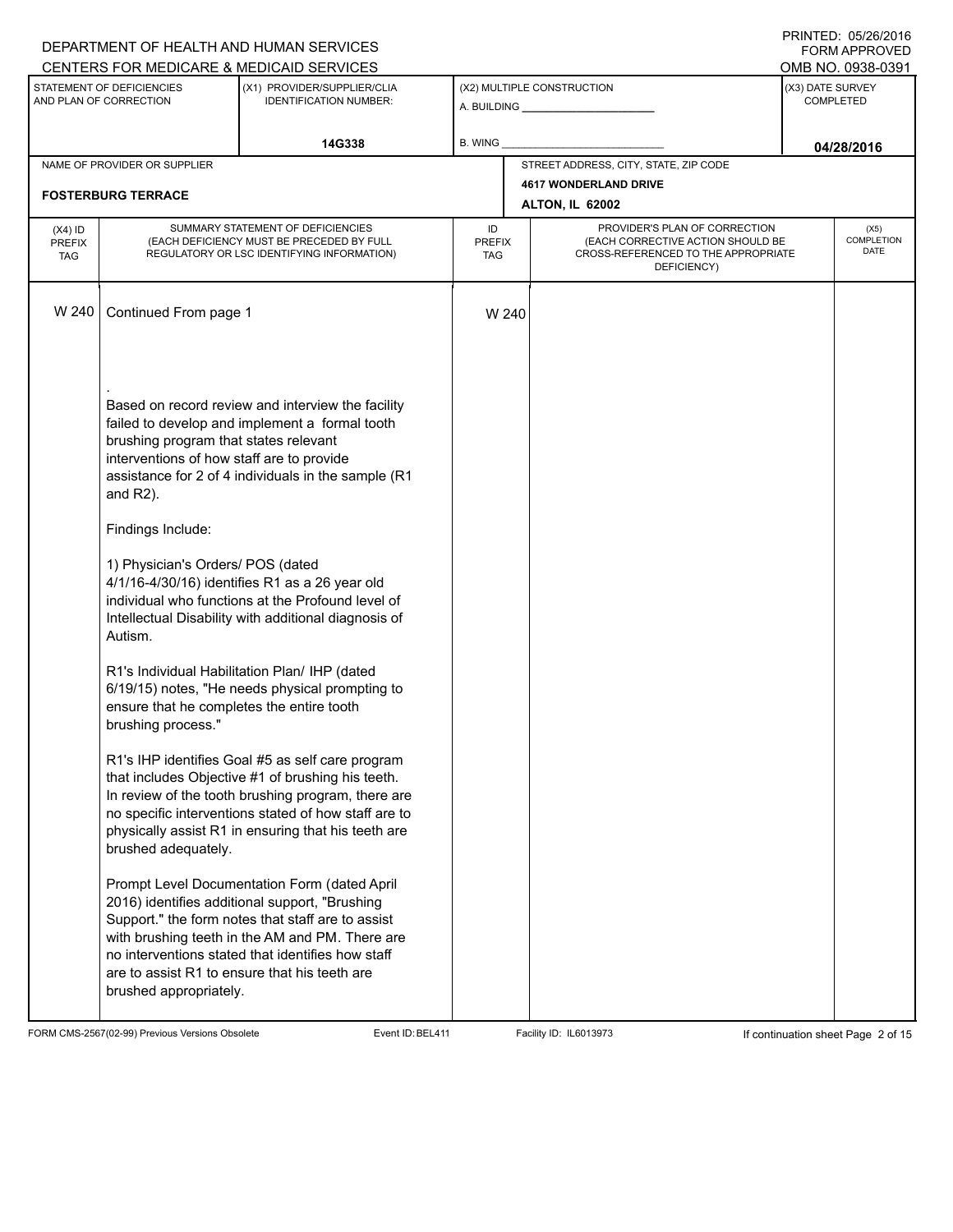#### A. BUILDING **\_\_\_\_\_\_\_\_\_\_\_\_\_\_\_\_\_\_\_\_\_\_** (X1) PROVIDER/SUPPLIER/CLIA IDENTIFICATION NUMBER: STATEMENT OF DEFICIENCIES AND PLAN OF CORRECTION (X3) DATE SURVEY COMPLETED FORM APPROVED (X2) MULTIPLE CONSTRUCTION B. WING CENTERS FOR MEDICARE & MEDICAID SERVICES **And CENTERS FOR MEDICAL ACCESS** OMB NO. 0938-0391 **14G338 04/28/2016** NAME OF PROVIDER OR SUPPLIER STREET ADDRESS, CITY, STATE, ZIP CODE **4617 WONDERLAND DRIVE FOSTERBURG TERRACE ALTON, IL 62002** PROVIDER'S PLAN OF CORRECTION (EACH CORRECTIVE ACTION SHOULD BE CROSS-REFERENCED TO THE APPROPRIATE DEFICIENCY) (X5) **COMPLETION** DATE ID PREFIX TAG (X4) ID PREFIX TAG SUMMARY STATEMENT OF DEFICIENCIES (EACH DEFICIENCY MUST BE PRECEDED BY FULL REGULATORY OR LSC IDENTIFYING INFORMATION) W 240 Continued From page 2 W 240 Nursing Notes (dated 5/28/15- 8/6/15) has an entry on 7/14/15 that states, "Annual dental appointment with (name of dentistry), recommend to start gum treatment as soon as possible, client has teeth and gum disease and will lose all teeth without treatment." Dental Consultation (dated 1/22/16) notes, "Patient has heavy plaque. Gum tissue is red and inflamed. Patient Must have assistance (with) brushing and flossing." Dental Consultation (dated 3/11/16) notes, "Heavy plaque and debris. Must have assistance brushing." In an interview with E2/ Qualified Intellectual Disability Professional on 4/26/16 at 12:35 PM, E2 confirmed that R1's tooth brushing programs do not identify the specific interventions on how staff are to provide assistance to R1 to ensure his teeth are brushed adequately. E2 confirmed that the programs do not identify that staff will provide physical assistance to ensure proper tooth brushing. E2 confirmed that the dental consultations identify that R1 continues to have heavy plaque and that staff are to assist with brushing." W 249  $\vert$  483.440(d)(1) PROGRAM IMPLEMENTATION As soon as the interdisciplinary team has formulated a client's individual program plan, each client must receive a continuous active treatment program consisting of needed interventions and services in sufficient number and frequency to support the achievement of the objectives identified in the individual program plan.  $W 249$  6/28/16

FORM CMS-2567(02-99) Previous Versions Obsolete Event ID:BEL411 Facility ID: IL6013973 If continuation sheet Page 3 of 15

DEPARTMENT OF HEALTH AND HUMAN SERVICES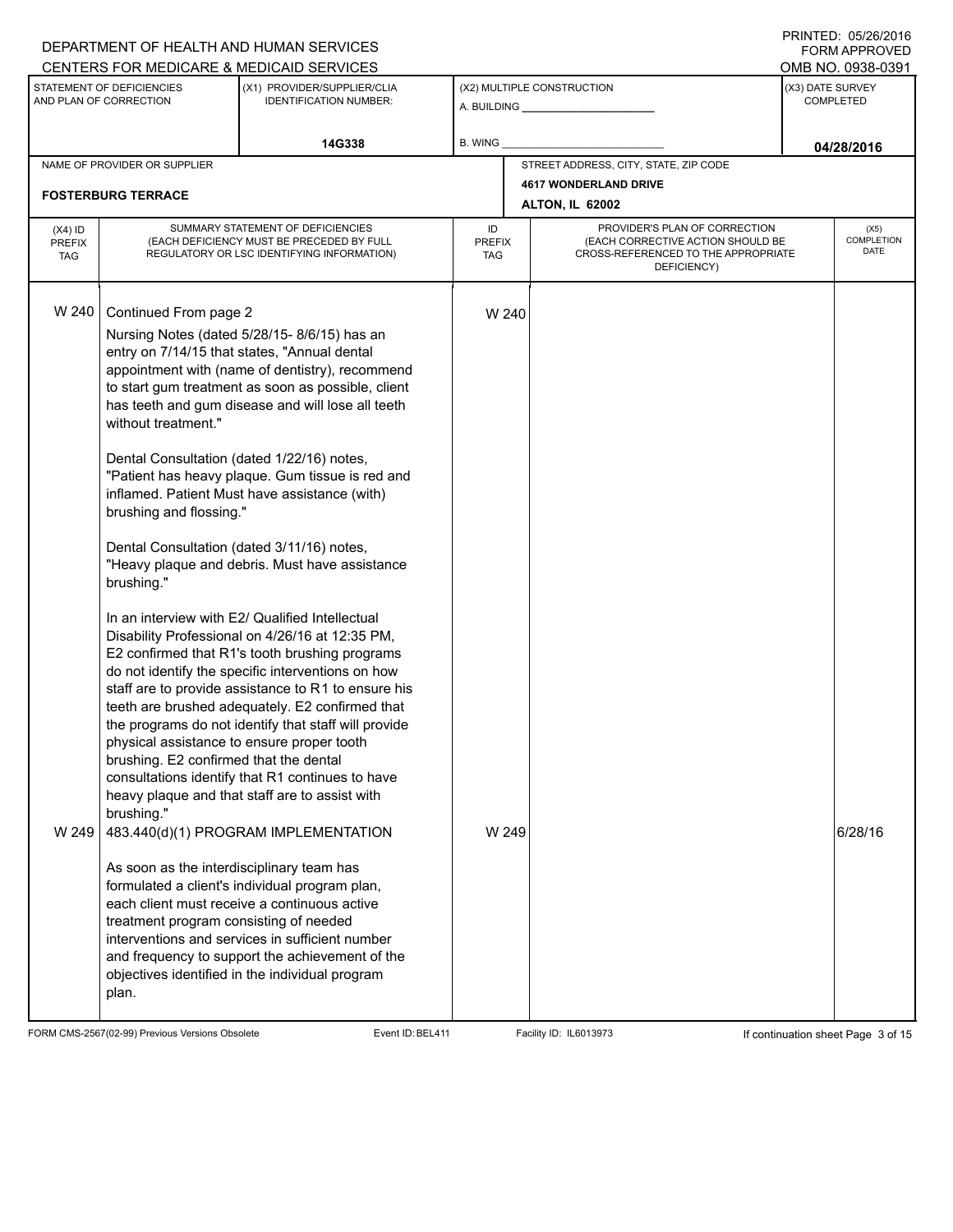|               |                                                                          | DEPARTMENT OF HEALTH AND HUMAN SERVICES                                                              |                      |  |                                                                          |                  | FORM APPROVED             |  |  |
|---------------|--------------------------------------------------------------------------|------------------------------------------------------------------------------------------------------|----------------------|--|--------------------------------------------------------------------------|------------------|---------------------------|--|--|
|               |                                                                          | CENTERS FOR MEDICARE & MEDICAID SERVICES                                                             |                      |  |                                                                          |                  | OMB NO. 0938-0391         |  |  |
|               | STATEMENT OF DEFICIENCIES<br>AND PLAN OF CORRECTION                      | (X1) PROVIDER/SUPPLIER/CLIA<br><b>IDENTIFICATION NUMBER:</b>                                         |                      |  | (X2) MULTIPLE CONSTRUCTION                                               | (X3) DATE SURVEY | <b>COMPLETED</b>          |  |  |
|               |                                                                          | 14G338                                                                                               | B. WING              |  |                                                                          |                  | 04/28/2016                |  |  |
|               | NAME OF PROVIDER OR SUPPLIER                                             |                                                                                                      |                      |  | STREET ADDRESS, CITY, STATE, ZIP CODE                                    |                  |                           |  |  |
|               |                                                                          |                                                                                                      |                      |  | <b>4617 WONDERLAND DRIVE</b>                                             |                  |                           |  |  |
|               | <b>FOSTERBURG TERRACE</b>                                                |                                                                                                      |                      |  | <b>ALTON, IL 62002</b>                                                   |                  |                           |  |  |
| $(X4)$ ID     | SUMMARY STATEMENT OF DEFICIENCIES<br>PROVIDER'S PLAN OF CORRECTION<br>ID |                                                                                                      |                      |  |                                                                          | (X5)             |                           |  |  |
| <b>PREFIX</b> |                                                                          | (EACH DEFICIENCY MUST BE PRECEDED BY FULL<br>REGULATORY OR LSC IDENTIFYING INFORMATION)              | <b>PREFIX</b><br>TAG |  | (EACH CORRECTIVE ACTION SHOULD BE<br>CROSS-REFERENCED TO THE APPROPRIATE |                  | <b>COMPLETION</b><br>DATE |  |  |
| <b>TAG</b>    |                                                                          |                                                                                                      |                      |  | DEFICIENCY)                                                              |                  |                           |  |  |
|               |                                                                          |                                                                                                      |                      |  |                                                                          |                  |                           |  |  |
| W 249         | Continued From page 3                                                    |                                                                                                      | W 249                |  |                                                                          |                  |                           |  |  |
|               |                                                                          |                                                                                                      |                      |  |                                                                          |                  |                           |  |  |
|               |                                                                          |                                                                                                      |                      |  |                                                                          |                  |                           |  |  |
|               |                                                                          |                                                                                                      |                      |  |                                                                          |                  |                           |  |  |
|               |                                                                          | This STANDARD is not met as evidenced by:                                                            |                      |  |                                                                          |                  |                           |  |  |
|               |                                                                          | 3) Review of R10's POS (Physician Order                                                              |                      |  |                                                                          |                  |                           |  |  |
|               | Sheet) of 3/16, R10 is a 46 year old verbal                              | ambulatory male who functions in the Mild Range                                                      |                      |  |                                                                          |                  |                           |  |  |
|               |                                                                          | of Intellectual Disabilities with additional diagnosis                                               |                      |  |                                                                          |                  |                           |  |  |
|               |                                                                          | of Down's Syndrome, Schizophrenia and Ulcers.                                                        |                      |  |                                                                          |                  |                           |  |  |
|               |                                                                          | R10's receives Oyster Shell and Olanzapine at                                                        |                      |  |                                                                          |                  |                           |  |  |
|               | the 4:00pm medication pass.                                              |                                                                                                      |                      |  |                                                                          |                  |                           |  |  |
|               |                                                                          |                                                                                                      |                      |  |                                                                          |                  |                           |  |  |
|               |                                                                          | Review of R10's IHP (Individual Habitation Plan)<br>of 6/16/14, R10 has a formal medication program: |                      |  |                                                                          |                  |                           |  |  |
|               |                                                                          | R10 will choose his medication out of a field of                                                     |                      |  |                                                                          |                  |                           |  |  |
|               |                                                                          | two, and state the time of the medication (Oyster                                                    |                      |  |                                                                          |                  |                           |  |  |
|               |                                                                          | Shell). Training to be implemented on the am                                                         |                      |  |                                                                          |                  |                           |  |  |
|               | shift.                                                                   |                                                                                                      |                      |  |                                                                          |                  |                           |  |  |
|               |                                                                          |                                                                                                      |                      |  |                                                                          |                  |                           |  |  |
|               |                                                                          | Observation of the 4:00pm medication pass on<br>4/25/16, R10 received his Oyster Shell. E4 (Direct   |                      |  |                                                                          |                  |                           |  |  |
|               |                                                                          | Support Person) was not observed to informally                                                       |                      |  |                                                                          |                  |                           |  |  |
|               | implemented R10's medication program.                                    |                                                                                                      |                      |  |                                                                          |                  |                           |  |  |
|               |                                                                          |                                                                                                      |                      |  |                                                                          |                  |                           |  |  |
|               |                                                                          | 4) Review of R7's POS (Physician Order Sheet)                                                        |                      |  |                                                                          |                  |                           |  |  |
|               |                                                                          | of 3/16, R7 is a 42 year old ambulatory male who                                                     |                      |  |                                                                          |                  |                           |  |  |
|               |                                                                          | functions in the Severe Range of Intellectual                                                        |                      |  |                                                                          |                  |                           |  |  |
|               |                                                                          | Disabilities. R7 receives Folic Acid 2x a day. (am                                                   |                      |  |                                                                          |                  |                           |  |  |
|               | and pm).                                                                 |                                                                                                      |                      |  |                                                                          |                  |                           |  |  |
|               |                                                                          | Review of R7's IHP (Individual Habilitation Plan)                                                    |                      |  |                                                                          |                  |                           |  |  |
|               |                                                                          | of 7/15/15, R7 will identify his medication from a                                                   |                      |  |                                                                          |                  |                           |  |  |
|               | field of two (Folic Acid). Training will be                              |                                                                                                      |                      |  |                                                                          |                  |                           |  |  |
|               | implemented on the am shift.                                             |                                                                                                      |                      |  |                                                                          |                  |                           |  |  |
|               |                                                                          | Observation of the 4:00pm medication pass on                                                         |                      |  |                                                                          |                  |                           |  |  |
|               |                                                                          | 4/25/16, R7 received his Folic Acid. E4 was not                                                      |                      |  |                                                                          |                  |                           |  |  |
|               |                                                                          | observed to implemented R7's program at every                                                        |                      |  |                                                                          |                  |                           |  |  |
|               | opportunity.                                                             |                                                                                                      |                      |  |                                                                          |                  |                           |  |  |

FORM CMS-2567(02-99) Previous Versions Obsolete Event ID:BEL411 Facility ID: IL6013973 If continuation sheet Page 4 of 15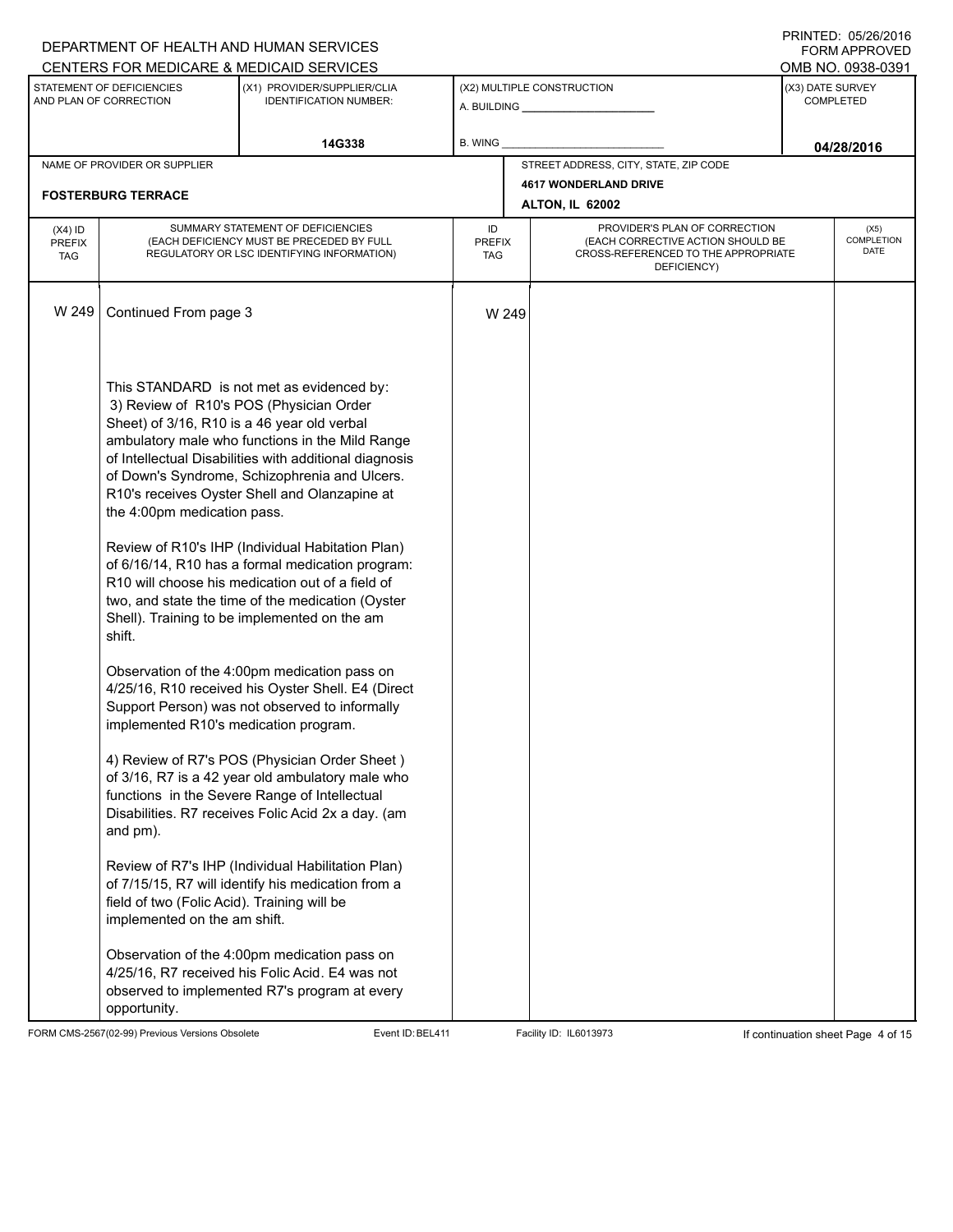|                                                     |                                                                                                                                                                                                                                                                               | DEPARTMENT OF HEALTH AND HUMAN SERVICES                                                                                                                                                                                                                                                                                                                                                                                                                                                                                                                                                                                                                                                                                                                                                                                                                                                                 |                                   |                                                                                                                          |                  | I INITILLY. 00/40/4010<br><b>FORM APPROVED</b> |
|-----------------------------------------------------|-------------------------------------------------------------------------------------------------------------------------------------------------------------------------------------------------------------------------------------------------------------------------------|---------------------------------------------------------------------------------------------------------------------------------------------------------------------------------------------------------------------------------------------------------------------------------------------------------------------------------------------------------------------------------------------------------------------------------------------------------------------------------------------------------------------------------------------------------------------------------------------------------------------------------------------------------------------------------------------------------------------------------------------------------------------------------------------------------------------------------------------------------------------------------------------------------|-----------------------------------|--------------------------------------------------------------------------------------------------------------------------|------------------|------------------------------------------------|
|                                                     |                                                                                                                                                                                                                                                                               | CENTERS FOR MEDICARE & MEDICAID SERVICES                                                                                                                                                                                                                                                                                                                                                                                                                                                                                                                                                                                                                                                                                                                                                                                                                                                                |                                   |                                                                                                                          |                  | OMB NO. 0938-0391                              |
| STATEMENT OF DEFICIENCIES<br>AND PLAN OF CORRECTION |                                                                                                                                                                                                                                                                               | (X1) PROVIDER/SUPPLIER/CLIA<br><b>IDENTIFICATION NUMBER:</b>                                                                                                                                                                                                                                                                                                                                                                                                                                                                                                                                                                                                                                                                                                                                                                                                                                            |                                   | (X2) MULTIPLE CONSTRUCTION                                                                                               | (X3) DATE SURVEY | <b>COMPLETED</b>                               |
|                                                     |                                                                                                                                                                                                                                                                               | 14G338                                                                                                                                                                                                                                                                                                                                                                                                                                                                                                                                                                                                                                                                                                                                                                                                                                                                                                  | B. WING                           |                                                                                                                          |                  | 04/28/2016                                     |
|                                                     | NAME OF PROVIDER OR SUPPLIER                                                                                                                                                                                                                                                  |                                                                                                                                                                                                                                                                                                                                                                                                                                                                                                                                                                                                                                                                                                                                                                                                                                                                                                         |                                   | STREET ADDRESS, CITY, STATE, ZIP CODE                                                                                    |                  |                                                |
|                                                     | <b>FOSTERBURG TERRACE</b>                                                                                                                                                                                                                                                     |                                                                                                                                                                                                                                                                                                                                                                                                                                                                                                                                                                                                                                                                                                                                                                                                                                                                                                         |                                   | <b>4617 WONDERLAND DRIVE</b>                                                                                             |                  |                                                |
|                                                     |                                                                                                                                                                                                                                                                               |                                                                                                                                                                                                                                                                                                                                                                                                                                                                                                                                                                                                                                                                                                                                                                                                                                                                                                         |                                   | ALTON, IL 62002                                                                                                          |                  |                                                |
| $(X4)$ ID<br><b>PREFIX</b><br><b>TAG</b>            |                                                                                                                                                                                                                                                                               | SUMMARY STATEMENT OF DEFICIENCIES<br>(EACH DEFICIENCY MUST BE PRECEDED BY FULL<br>REGULATORY OR LSC IDENTIFYING INFORMATION)                                                                                                                                                                                                                                                                                                                                                                                                                                                                                                                                                                                                                                                                                                                                                                            | ID<br><b>PREFIX</b><br><b>TAG</b> | PROVIDER'S PLAN OF CORRECTION<br>(EACH CORRECTIVE ACTION SHOULD BE<br>CROSS-REFERENCED TO THE APPROPRIATE<br>DEFICIENCY) |                  | (X5)<br><b>COMPLETION</b><br>DATE              |
| W 249                                               | Continued From page 4                                                                                                                                                                                                                                                         |                                                                                                                                                                                                                                                                                                                                                                                                                                                                                                                                                                                                                                                                                                                                                                                                                                                                                                         | W 249                             |                                                                                                                          |                  |                                                |
|                                                     | Based on record review, observation and<br>R6, R7 and R10) observed receiving their<br>medications.<br>Findings Include:<br>additional diagnoses of Attention Deficit<br>notes that R3 has prescribed 7:00 AM<br>$(1$ tablet).<br>the medication cart that is his Clonidine." | interview, the facility failed to implement self<br>medication programs for 4 of 8 individuals (R3,<br>1) Integrated Plan for Usage of Psychotropic<br>Medications (dated 2/9/16) notes R3 functions at<br>the Severe level of Intellectual disability and has<br>Hyperactivity Disorder, and Fragile X Disorder.<br>Physician's Order/ POS (dated 4/1/16-4/30/16)<br>identifies R3 as a 22 year old individual. The POS<br>medications of Sertraline 100 mg (2 tablets),<br>Cetirizine 10 mg (1 tablet) and Clonidine 0.2 mg<br>Individual Habilitation Plan Goal and Objectives<br>(dated 3/2/16) notes a self medication program<br>that states R3 will identify his Clonidine from a<br>field of two. The plan's method notes, "Staff will<br>present R3 with two medication cards, one of<br>which is his Clonidine. Staff will ask R3 to point to<br>Observation 6:10 AM- 6:20 AM on 4/26/16. E3/ |                                   |                                                                                                                          |                  |                                                |
|                                                     | individuals with their 7:00 AM medication                                                                                                                                                                                                                                     | Authorized Direct Support Person was assisting<br>administration. E3 came into the medication room<br>at 6:10 AM. E3 asked R3 to identify where his<br>medications where in the medication cart. R3<br>went to the cart and pulled blister packs with<br>assistance from E3. E3 then assisted R3 with<br>verbal prompting of administering Certirizine 10                                                                                                                                                                                                                                                                                                                                                                                                                                                                                                                                               |                                   |                                                                                                                          |                  |                                                |

FORM CMS-2567(02-99) Previous Versions Obsolete Event ID:BEL411 Facility ID: IL6013973 If continuation sheet Page 5 of 15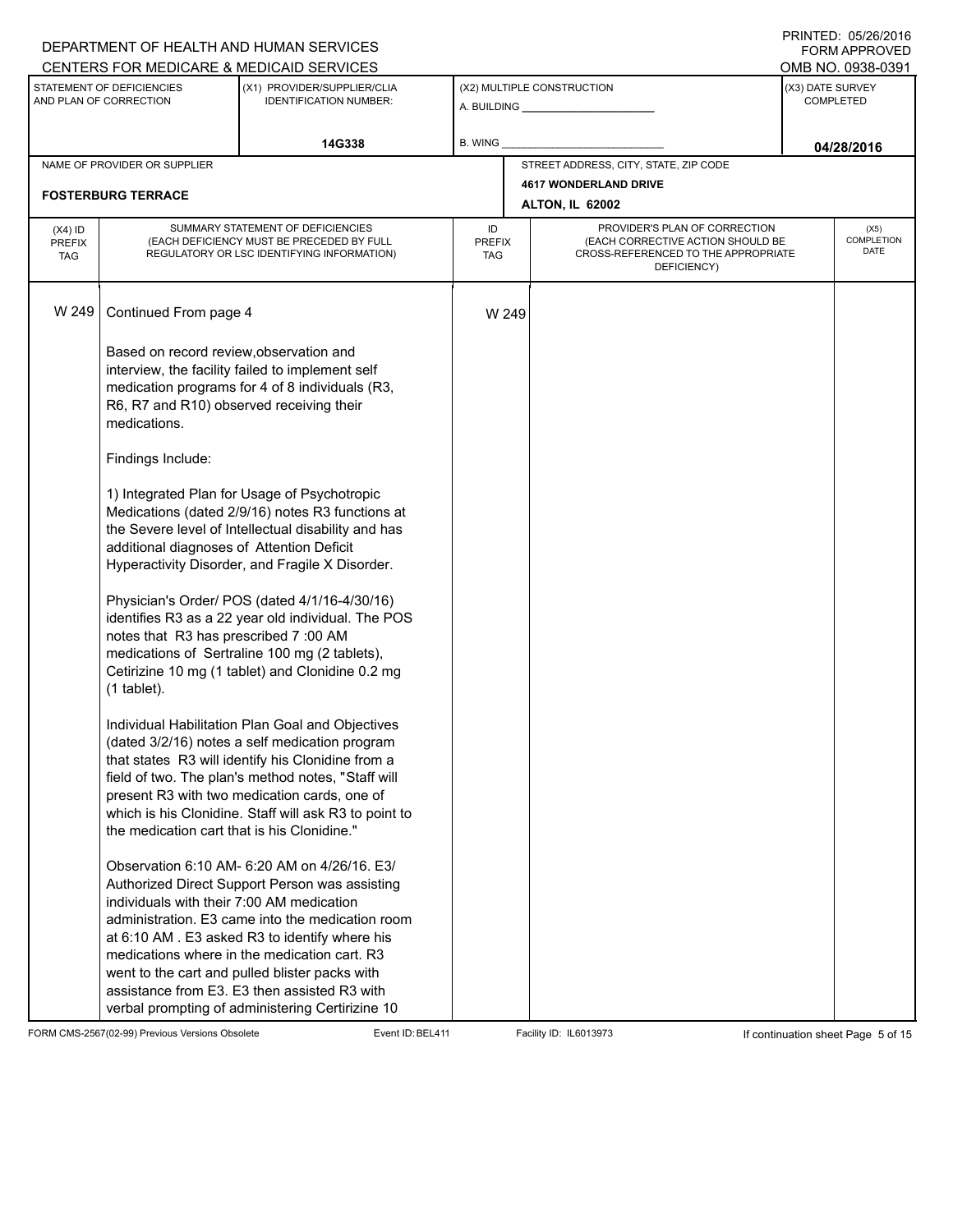### A. BUILDING **\_\_\_\_\_\_\_\_\_\_\_\_\_\_\_\_\_\_\_\_\_\_** (X1) PROVIDER/SUPPLIER/CLIA IDENTIFICATION NUMBER: STATEMENT OF DEFICIENCIES AND PLAN OF CORRECTION (X3) DATE SURVEY COMPLETED FORM APPROVED (X2) MULTIPLE CONSTRUCTION B. WING CENTERS FOR MEDICARE & MEDICAID SERVICES **And CENTERS FOR MEDICAL ACCESS** OMB NO. 0938-0391 14G338 **B. WING D. COMPANY CONSUMING THE CONSUMING OF A 28/2016** NAME OF PROVIDER OR SUPPLIER STREET ADDRESS, CITY, STATE, ZIP CODE **4617 WONDERLAND DRIVE FOSTERBURG TERRACE ALTON, IL 62002** PROVIDER'S PLAN OF CORRECTION (EACH CORRECTIVE ACTION SHOULD BE CROSS-REFERENCED TO THE APPROPRIATE DEFICIENCY) (X5) **COMPLETION** DATE ID PREFIX TAG (X4) ID PREFIX TAG SUMMARY STATEMENT OF DEFICIENCIES (EACH DEFICIENCY MUST BE PRECEDED BY FULL REGULATORY OR LSC IDENTIFYING INFORMATION) W 249 Continued From page 5 W 249 mg (1 tablet), Sertraline 100 mg (1 tablet) and Clonidine 0.2 mg (1 tablet). E3 did not prompt R3 to identify his Clonidine from a field of two medication cards. 2) Physician Orders (dated 4/1/16-4/30/16) identifies R6 as a 37 year old female who functions at the Moderate level of intellectual disabilities. The orders note that R6 has prescribed Lexapro 20 mg daily at 7:00 AM. Individualized Habilitation Plan Goals and Objectives (dated 3/8/16) notes a self medication program that states R6 will correctly choose and state the time she takes her Lexapro. Observation 6:10 AM- 6:20 AM on 4/26/16. E3/ Authorized Direct Support Person was assisting individuals with their 7:00 AM medication administration. R6 came to the medication room at 6:15 AM to receive her medications. E3 assisted R6 in administering her 7:00 AM medications which included Lexapro. E3 held up two medication cards and asked R6 to identify which one was her Lexapro. E3 later asked R6 if she knew what the name of another medication was (unable to see what medication she was holding), R6 said "No." E3 did not ask R6 to identify the time that she takes her Lexapro as identified in her self medication program. In an interview with E3/ Authorized Direct Support Person on 4/26/16 at 7:20 AM, E3 confirmed she did not implement R3 and R6's self medication programs as per program plan. W 317 483.450(e)(4)(ii) DRUG USAGE Drugs used for control of inappropriate behavior W 317  $\vert$  6/28/16

FORM CMS-2567(02-99) Previous Versions Obsolete Event ID:BEL411 Facility ID: IL6013973 If continuation sheet Page 6 of 15

DEPARTMENT OF HEALTH AND HUMAN SERVICES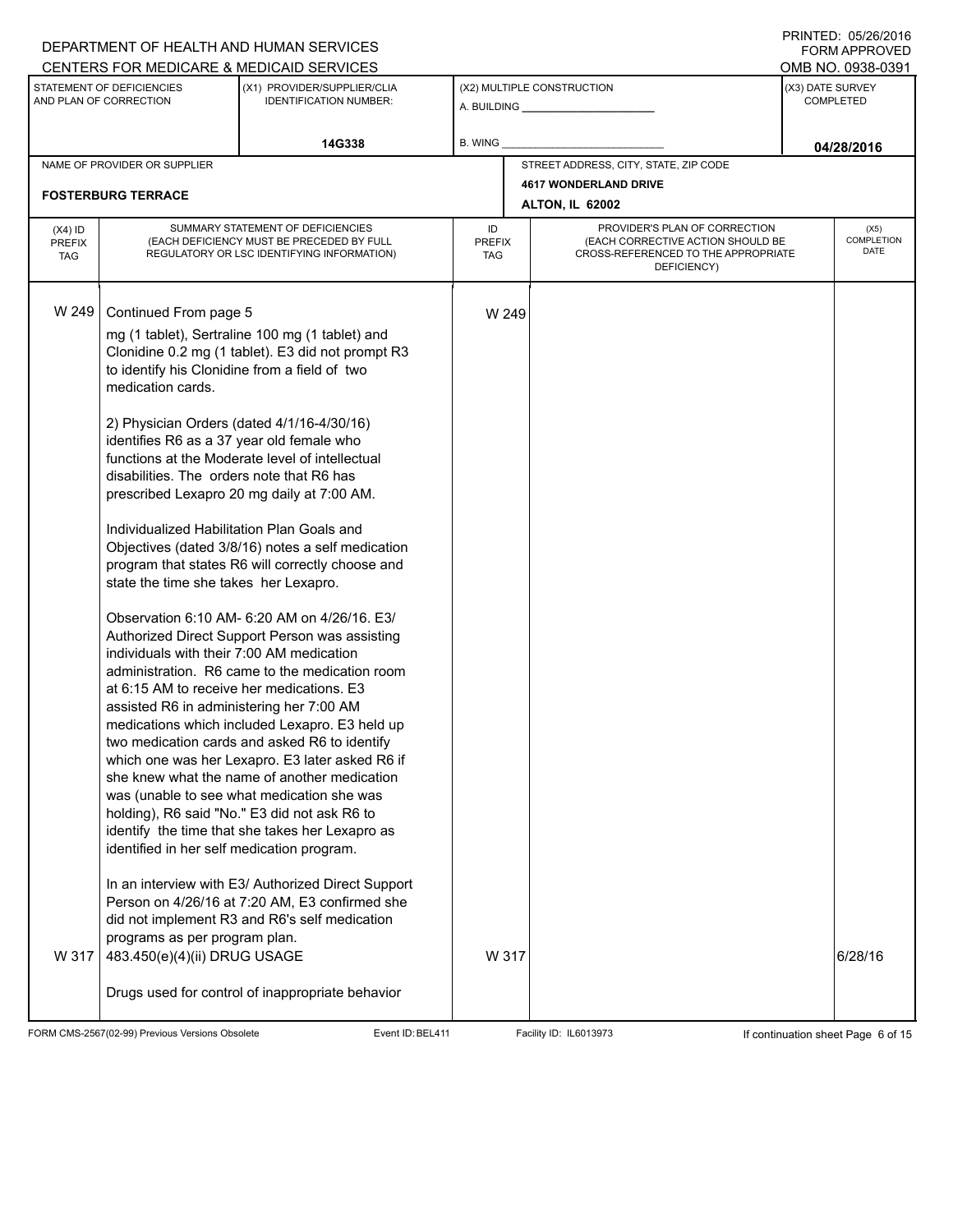|                                          |                                                                                                                                                                                                                                                                                                                                                                                                                       | DEPARTMENT OF HEALTH AND HUMAN SERVICES                                                                                                                                                                                                                                                                                                                                                                                                                                                                                                                                                                                                                                                                                                                                                                                                                                                                                                  |                            |       |                                                                                                                          |                                      | I INITILLY. 00/40/4010<br><b>FORM APPROVED</b> |
|------------------------------------------|-----------------------------------------------------------------------------------------------------------------------------------------------------------------------------------------------------------------------------------------------------------------------------------------------------------------------------------------------------------------------------------------------------------------------|------------------------------------------------------------------------------------------------------------------------------------------------------------------------------------------------------------------------------------------------------------------------------------------------------------------------------------------------------------------------------------------------------------------------------------------------------------------------------------------------------------------------------------------------------------------------------------------------------------------------------------------------------------------------------------------------------------------------------------------------------------------------------------------------------------------------------------------------------------------------------------------------------------------------------------------|----------------------------|-------|--------------------------------------------------------------------------------------------------------------------------|--------------------------------------|------------------------------------------------|
|                                          | STATEMENT OF DEFICIENCIES                                                                                                                                                                                                                                                                                                                                                                                             | CENTERS FOR MEDICARE & MEDICAID SERVICES<br>(X1) PROVIDER/SUPPLIER/CLIA                                                                                                                                                                                                                                                                                                                                                                                                                                                                                                                                                                                                                                                                                                                                                                                                                                                                  |                            |       | (X2) MULTIPLE CONSTRUCTION                                                                                               |                                      | OMB NO. 0938-0391                              |
|                                          | AND PLAN OF CORRECTION                                                                                                                                                                                                                                                                                                                                                                                                | <b>IDENTIFICATION NUMBER:</b>                                                                                                                                                                                                                                                                                                                                                                                                                                                                                                                                                                                                                                                                                                                                                                                                                                                                                                            |                            |       |                                                                                                                          | (X3) DATE SURVEY<br><b>COMPLETED</b> |                                                |
|                                          |                                                                                                                                                                                                                                                                                                                                                                                                                       | 14G338                                                                                                                                                                                                                                                                                                                                                                                                                                                                                                                                                                                                                                                                                                                                                                                                                                                                                                                                   | B. WING                    |       |                                                                                                                          |                                      | 04/28/2016                                     |
|                                          | NAME OF PROVIDER OR SUPPLIER                                                                                                                                                                                                                                                                                                                                                                                          |                                                                                                                                                                                                                                                                                                                                                                                                                                                                                                                                                                                                                                                                                                                                                                                                                                                                                                                                          |                            |       | STREET ADDRESS, CITY, STATE, ZIP CODE                                                                                    |                                      |                                                |
|                                          | <b>FOSTERBURG TERRACE</b>                                                                                                                                                                                                                                                                                                                                                                                             |                                                                                                                                                                                                                                                                                                                                                                                                                                                                                                                                                                                                                                                                                                                                                                                                                                                                                                                                          |                            |       | <b>4617 WONDERLAND DRIVE</b>                                                                                             |                                      |                                                |
|                                          |                                                                                                                                                                                                                                                                                                                                                                                                                       |                                                                                                                                                                                                                                                                                                                                                                                                                                                                                                                                                                                                                                                                                                                                                                                                                                                                                                                                          |                            |       | <b>ALTON, IL 62002</b>                                                                                                   |                                      |                                                |
| $(X4)$ ID<br><b>PREFIX</b><br><b>TAG</b> |                                                                                                                                                                                                                                                                                                                                                                                                                       | SUMMARY STATEMENT OF DEFICIENCIES<br>(EACH DEFICIENCY MUST BE PRECEDED BY FULL<br>REGULATORY OR LSC IDENTIFYING INFORMATION)                                                                                                                                                                                                                                                                                                                                                                                                                                                                                                                                                                                                                                                                                                                                                                                                             | ID<br><b>PREFIX</b><br>TAG |       | PROVIDER'S PLAN OF CORRECTION<br>(EACH CORRECTIVE ACTION SHOULD BE<br>CROSS-REFERENCED TO THE APPROPRIATE<br>DEFICIENCY) |                                      | (X5)<br><b>COMPLETION</b><br>DATE              |
| W 317                                    | Continued From page 6<br>carefully monitored program conducted in<br>clinical evidence justifies that this is<br>contraindicated.<br>compulsive symptoms. R2 functions in the<br>Moderate range of Intellectual Disability.<br>not sleeping, excessive masturbation and<br>Catapres BID.<br>inappropriate behavior per month for 6<br>medication to be reduced.<br>Interview with E2 (Qualified Intellectual<br>plan. | must be gradually withdrawn at least annually in a<br>conjunction with the interdisciplinary team, unless<br>This STANDARD is not met as evidenced by:<br>3) Review of R2's Integrated Plan for Usage of<br>Psychotropic Medication of 11/10/15, R2 has a<br>diagnosis of Bipolar II disorder with obsessive<br>R2 symptoms of bipolar disorder with obsessive<br>compulsive features that include: skin picking,<br>excessive scratching, excessive handwashing,<br>obsessing about the environment. R2 receives<br>Lexapro 20mg OD, Zyprexa 12.5mg and 0.1mg<br>R2's reduction plan indicated: Zyprexa will be the<br>targeted medication with 1 or less incidents of<br>consecutive. The plan identify the amount of<br>Disabilities Professional) on 2/26/16 at 11:00am,<br>E2 confirmed the specific amount of medication<br>to be reduced are not identified on the reduction<br>Based on record review and interview the facility |                            | W 317 |                                                                                                                          |                                      |                                                |
|                                          |                                                                                                                                                                                                                                                                                                                                                                                                                       | failed to develop an individualized program plan<br>which identifies a specific drug reduction plan for<br>3 of 3 individuals in the sample (R1-R3) who take                                                                                                                                                                                                                                                                                                                                                                                                                                                                                                                                                                                                                                                                                                                                                                             |                            |       |                                                                                                                          |                                      |                                                |

FORM CMS-2567(02-99) Previous Versions Obsolete Event ID:BEL411 Facility ID: IL6013973 If continuation sheet Page 7 of 15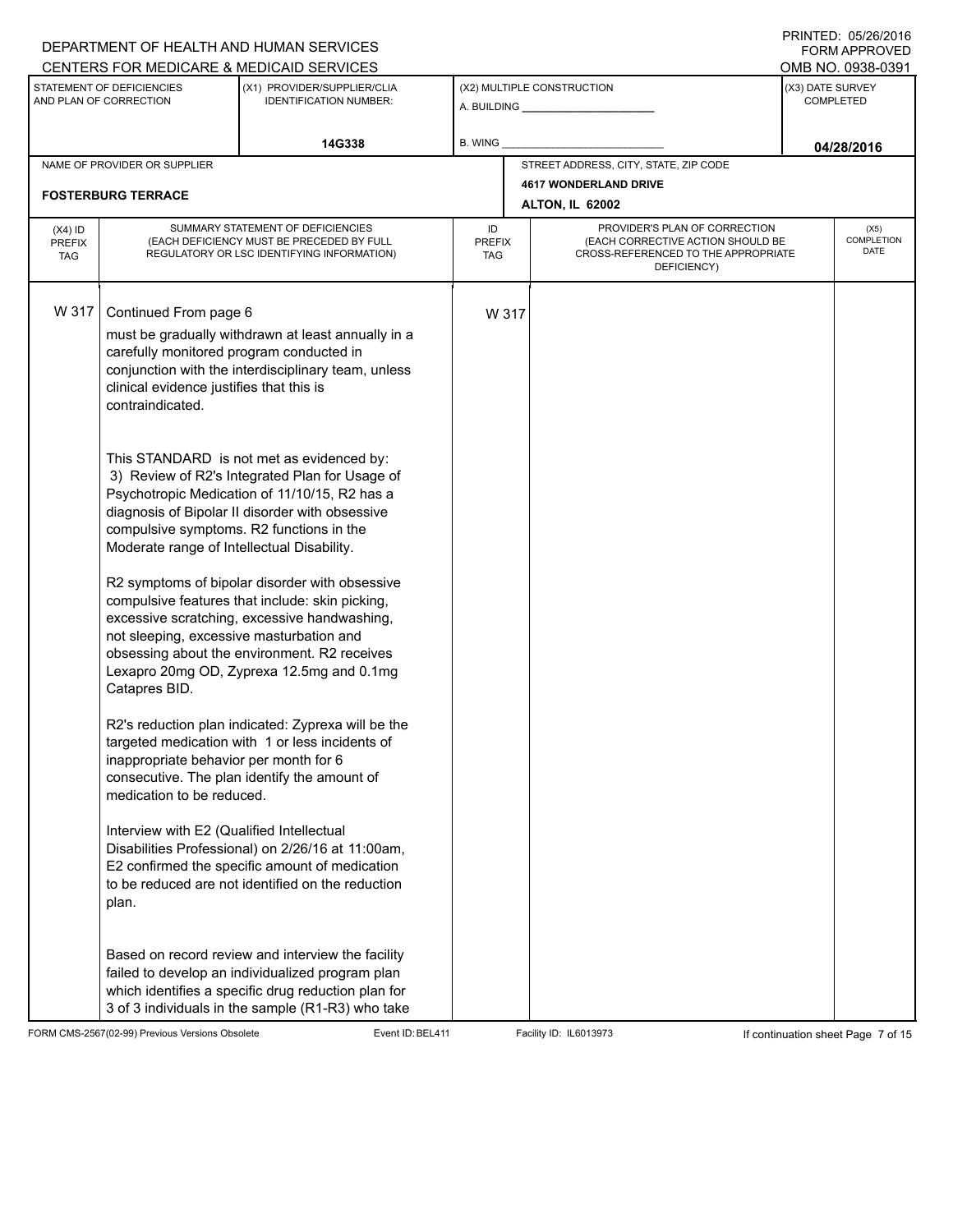### A. BUILDING **\_\_\_\_\_\_\_\_\_\_\_\_\_\_\_\_\_\_\_\_\_\_** (X1) PROVIDER/SUPPLIER/CLIA IDENTIFICATION NUMBER: STATEMENT OF DEFICIENCIES AND PLAN OF CORRECTION (X3) DATE SURVEY COMPLETED FORM APPROVED (X2) MULTIPLE CONSTRUCTION B. WING CENTERS FOR MEDICARE & MEDICAID SERVICES **And CENTERS FOR MEDICAL ACCESS** OMB NO. 0938-0391 **14G338 04/28/2016** NAME OF PROVIDER OR SUPPLIER STREET ADDRESS, CITY, STATE, ZIP CODE **4617 WONDERLAND DRIVE FOSTERBURG TERRACE ALTON, IL 62002** PROVIDER'S PLAN OF CORRECTION (EACH CORRECTIVE ACTION SHOULD BE CROSS-REFERENCED TO THE APPROPRIATE DEFICIENCY) (X5) **COMPLETION** DATE ID PREFIX TAG (X4) ID PREFIX TAG SUMMARY STATEMENT OF DEFICIENCIES (EACH DEFICIENCY MUST BE PRECEDED BY FULL REGULATORY OR LSC IDENTIFYING INFORMATION) W 317 Continued From page 7 W 317 medications to control inappropriate behaviors. Findings Include: 1) Physician's Orders/ POS (dated 4/1/16-4/30/16) identifies R1 as a 26 year old individual who functions at the Profound level of Intellectual Disability with additional diagnosis of Autism. The POS also notes that R1 has prescribed Risperidone 1 mg to be taken daily at bedtime for mood stabilizer. Integrated Plan for Usage of Psychotropic Medications (dated 11/10/15) notes R1 takes Risperdal 1 mg twice a day for inappropriate behaviors of: threats or acts of physical aggression, inappropriate touching, grabbing, and pushing other clients. The plan notes R1 will reduce episodes to 1 or less per month. In review of the section titled "Criterion Based Reduction Plan," the plan does not identify the specific criteria of the time frame that he must have a reduction of his inappropriate behaviors. The plan also does not identify what the drug reduction will be if R1 meets the criteria. The plan has not been updated to reflect his current dosage of Risperdal 1 mg daily at night. 2) Physician's Order/ POS (dated 4/1/16-4/30/16) identifies R3 as a 22 year old individual. Integrated Plan for Usage of Psychotropic Medications (dated 2/9/16) notes R3 functions at the Severe level of Intellectual disability and has additional diagnoses of Attention Deficit Hyperactivity Disorder, and Fragile X Disorder. The plan notes that R3 takes Sertraline 200 mg daily and Clonidine 0.1 mg three times a day for anxiety and aggression. The plan also states R3

FORM CMS-2567(02-99) Previous Versions Obsolete Event ID:BEL411 Facility ID: IL6013973 If continuation sheet Page 8 of 15

DEPARTMENT OF HEALTH AND HUMAN SERVICES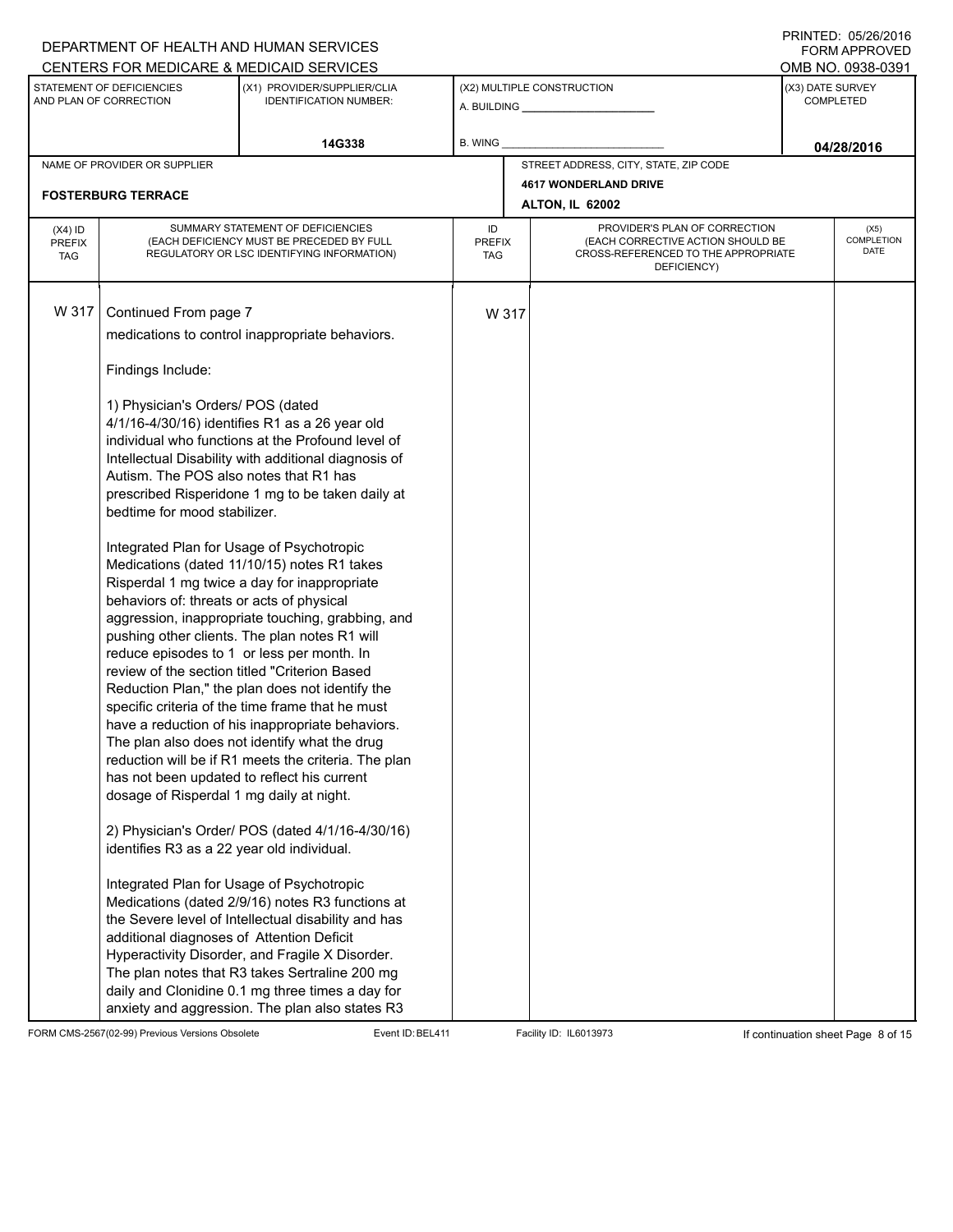|                                                     |                                                                                                                                                                                                                                                                                                                | DEPARTMENT OF HEALTH AND HUMAN SERVICES                                                                                                                                                                                                                                                                                                                                                                                                                                                                                                                                                                                                                                                                                                                                                                                                                                                                                                                                                                                                                                                                                                                                                                    |                                   |                                                              |                                                                                                                          |            | I INITILLY. 00/40/4010<br>FORM APPROVED |  |
|-----------------------------------------------------|----------------------------------------------------------------------------------------------------------------------------------------------------------------------------------------------------------------------------------------------------------------------------------------------------------------|------------------------------------------------------------------------------------------------------------------------------------------------------------------------------------------------------------------------------------------------------------------------------------------------------------------------------------------------------------------------------------------------------------------------------------------------------------------------------------------------------------------------------------------------------------------------------------------------------------------------------------------------------------------------------------------------------------------------------------------------------------------------------------------------------------------------------------------------------------------------------------------------------------------------------------------------------------------------------------------------------------------------------------------------------------------------------------------------------------------------------------------------------------------------------------------------------------|-----------------------------------|--------------------------------------------------------------|--------------------------------------------------------------------------------------------------------------------------|------------|-----------------------------------------|--|
|                                                     |                                                                                                                                                                                                                                                                                                                | CENTERS FOR MEDICARE & MEDICAID SERVICES                                                                                                                                                                                                                                                                                                                                                                                                                                                                                                                                                                                                                                                                                                                                                                                                                                                                                                                                                                                                                                                                                                                                                                   |                                   |                                                              |                                                                                                                          |            | OMB NO. 0938-0391                       |  |
| STATEMENT OF DEFICIENCIES<br>AND PLAN OF CORRECTION |                                                                                                                                                                                                                                                                                                                | (X1) PROVIDER/SUPPLIER/CLIA<br><b>IDENTIFICATION NUMBER:</b>                                                                                                                                                                                                                                                                                                                                                                                                                                                                                                                                                                                                                                                                                                                                                                                                                                                                                                                                                                                                                                                                                                                                               |                                   | (X2) MULTIPLE CONSTRUCTION<br>A. BUILDING <b>A. BUILDING</b> |                                                                                                                          |            | (X3) DATE SURVEY<br><b>COMPLETED</b>    |  |
|                                                     |                                                                                                                                                                                                                                                                                                                | 14G338                                                                                                                                                                                                                                                                                                                                                                                                                                                                                                                                                                                                                                                                                                                                                                                                                                                                                                                                                                                                                                                                                                                                                                                                     | B. WING                           |                                                              |                                                                                                                          | 04/28/2016 |                                         |  |
|                                                     | NAME OF PROVIDER OR SUPPLIER                                                                                                                                                                                                                                                                                   |                                                                                                                                                                                                                                                                                                                                                                                                                                                                                                                                                                                                                                                                                                                                                                                                                                                                                                                                                                                                                                                                                                                                                                                                            |                                   |                                                              | STREET ADDRESS, CITY, STATE, ZIP CODE                                                                                    |            |                                         |  |
|                                                     | <b>FOSTERBURG TERRACE</b>                                                                                                                                                                                                                                                                                      |                                                                                                                                                                                                                                                                                                                                                                                                                                                                                                                                                                                                                                                                                                                                                                                                                                                                                                                                                                                                                                                                                                                                                                                                            |                                   |                                                              | <b>4617 WONDERLAND DRIVE</b>                                                                                             |            |                                         |  |
|                                                     |                                                                                                                                                                                                                                                                                                                |                                                                                                                                                                                                                                                                                                                                                                                                                                                                                                                                                                                                                                                                                                                                                                                                                                                                                                                                                                                                                                                                                                                                                                                                            |                                   |                                                              | ALTON, IL 62002                                                                                                          |            |                                         |  |
| $(X4)$ ID<br><b>PREFIX</b><br><b>TAG</b>            | SUMMARY STATEMENT OF DEFICIENCIES<br>(EACH DEFICIENCY MUST BE PRECEDED BY FULL<br>REGULATORY OR LSC IDENTIFYING INFORMATION)                                                                                                                                                                                   |                                                                                                                                                                                                                                                                                                                                                                                                                                                                                                                                                                                                                                                                                                                                                                                                                                                                                                                                                                                                                                                                                                                                                                                                            | ID<br><b>PREFIX</b><br><b>TAG</b> |                                                              | PROVIDER'S PLAN OF CORRECTION<br>(EACH CORRECTIVE ACTION SHOULD BE<br>CROSS-REFERENCED TO THE APPROPRIATE<br>DEFICIENCY) |            | (X5)<br>COMPLETION<br>DATE              |  |
| W 317<br>W 331                                      | Continued From page 8<br>be reduced if R3 meets the criteria.<br>plan in regards to criteria and dosage to be<br>reduced.<br>483.460(c) NURSING SERVICES<br>services in accordance with their needs.<br>Finding Include:<br>additional diagnosis of Seizure Disorder,<br>Psychotic Disorder and Schizophrenia. | takes Hydroxyzine 25 mgs prior to appointments<br>and blood work. The plan identifies a reduction<br>plan targeting 6 or less behaviors of fast rocking,<br>loud vocalization and crying spells per month.<br>The plan does not identify the specific criteria of<br>the time frame that R3 must have a reduction of<br>his inappropriate behaviors. The plan also does<br>not identify the targeted drug and or amount to<br>In an interview with E2/ Qualified Intellectual<br>Disability Professional on 4/26/16 at 12:35 PM,<br>E2 confirmed that R1 and R3's program plans do<br>not specifically identify a medication reduction<br>The facility must provide clients with nursing<br>This STANDARD is not met as evidenced by:<br>Based on record review and observation, the<br>nurse failed to provide over-sight to ensure that<br>medication were administered as ordered by the<br>physician for 1 of 1 (R5) outside the sample.<br>Review of R5's POS (Physician Order Sheet) of<br>3/16, R5 is a 61 year old male who functions in<br>the Mild Range Of Intellectual Disabilities with<br>POS indicates for 4:00pm medication pass: R7 is<br>to receive: Oyster Shell 1 tablet by mouth with |                                   | W 317<br>W 331                                               |                                                                                                                          |            | 6/28/16                                 |  |

FORM CMS-2567(02-99) Previous Versions Obsolete Event ID:BEL411 Facility ID: IL6013973 If continuation sheet Page 9 of 15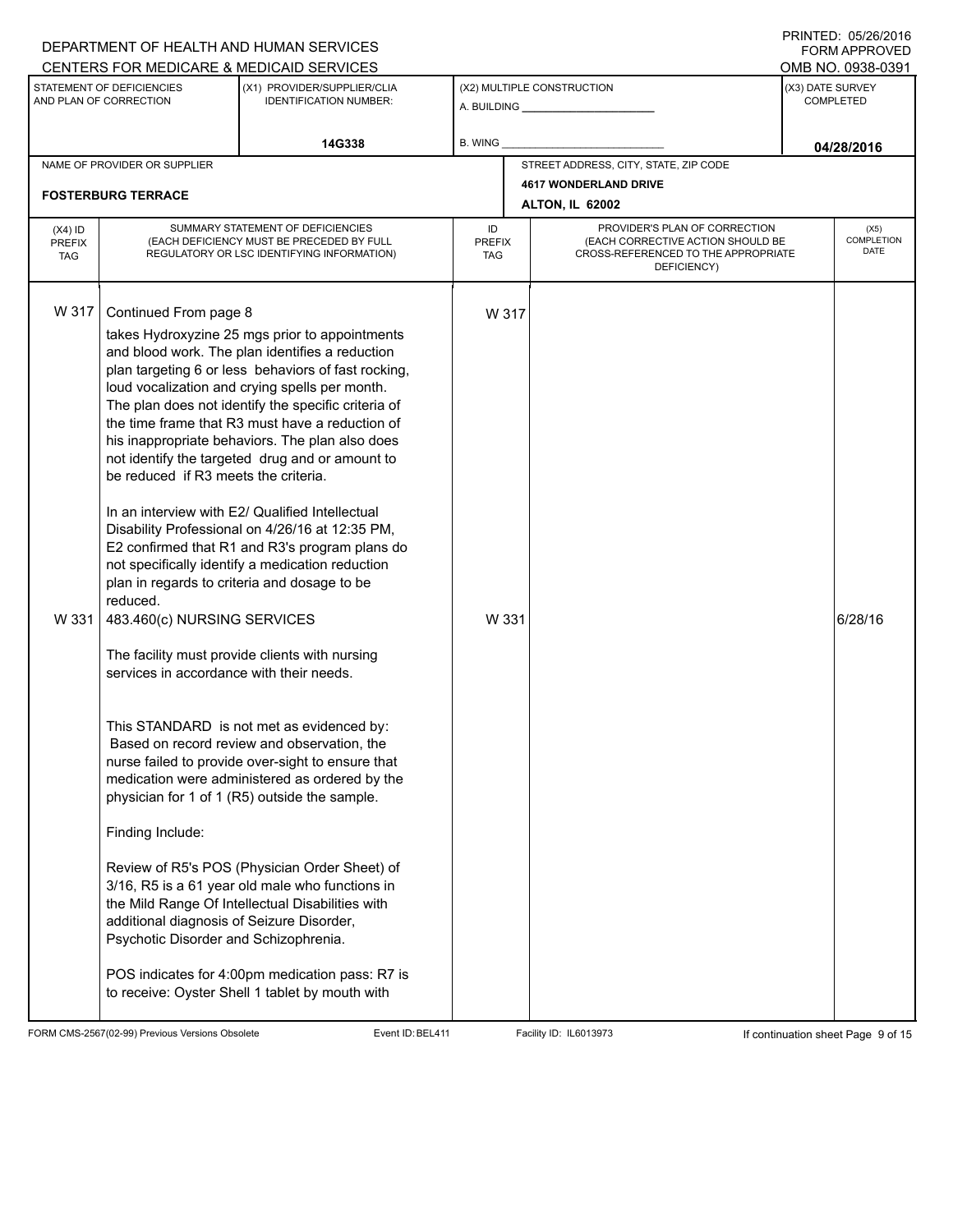# A. BUILDING **\_\_\_\_\_\_\_\_\_\_\_\_\_\_\_\_\_\_\_\_\_\_** (X1) PROVIDER/SUPPLIER/CLIA IDENTIFICATION NUMBER: STATEMENT OF DEFICIENCIES AND PLAN OF CORRECTION (X3) DATE SURVEY COMPLETED FORM APPROVED (X2) MULTIPLE CONSTRUCTION B. WING CENTERS FOR MEDICARE & MEDICAID SERVICES **And CENTERS FOR MEDICAL ACCESS** OMB NO. 0938-0391 14G338 **B. WING D. COMPANY CONSUMING THE CONSUMING OF A 28/2016** NAME OF PROVIDER OR SUPPLIER STREET ADDRESS, CITY, STATE, ZIP CODE **4617 WONDERLAND DRIVE FOSTERBURG TERRACE ALTON, IL 62002** PROVIDER'S PLAN OF CORRECTION (EACH CORRECTIVE ACTION SHOULD BE CROSS-REFERENCED TO THE APPROPRIATE DEFICIENCY) (X5) **COMPLETION** DATE ID PREFIX TAG (X4) ID PREFIX TAG SUMMARY STATEMENT OF DEFICIENCIES (EACH DEFICIENCY MUST BE PRECEDED BY FULL REGULATORY OR LSC IDENTIFYING INFORMATION) W 331 Continued From page 9 W 331 food and Pantoprazole 40mg 1 tablet by mouth once daily for GERD give 30 minutes before meals. On 4/25/16 at 4:45pm, R7 entered the medication area to receive his 4:00pm medications. E4 (Direct Support Staff) was observed identifying the Pantoprazole 40mg to R7 and the instructions that the medication is given 30 minutes before meals. R7's Pantoprazole and Oyster Shell was administrator and R7 receive a cookie with the medication. The supper meal began at 5:00pm. The nurse failed to ensure over-sight to prevent the contra-indication of R7's medications. W 351 483.460(f)(1) COMPREHENSIVE DENTAL DIAGNOSTIC SERVICE Comprehensive dental diagnostic services include a complete extraoral and intraoral examination, using all diagnostic aids necessary to properly evaluate the client's condition not later than one month after admission to the facility (unless the examination was completed within twelve months before admission). This STANDARD is not met as evidenced by: W 351  $\vert$  6/28/16 Based on record review and interview, the facility failed to complete a 30 day dental examination for 1 of 2 individuals (R3) in the sample who had been admitted to the facility in the past year. Findings Include:

FORM CMS-2567(02-99) Previous Versions Obsolete Event ID:BEL411 Facility ID: IL6013973 If continuation sheet Page 10 of 15

DEPARTMENT OF HEALTH AND HUMAN SERVICES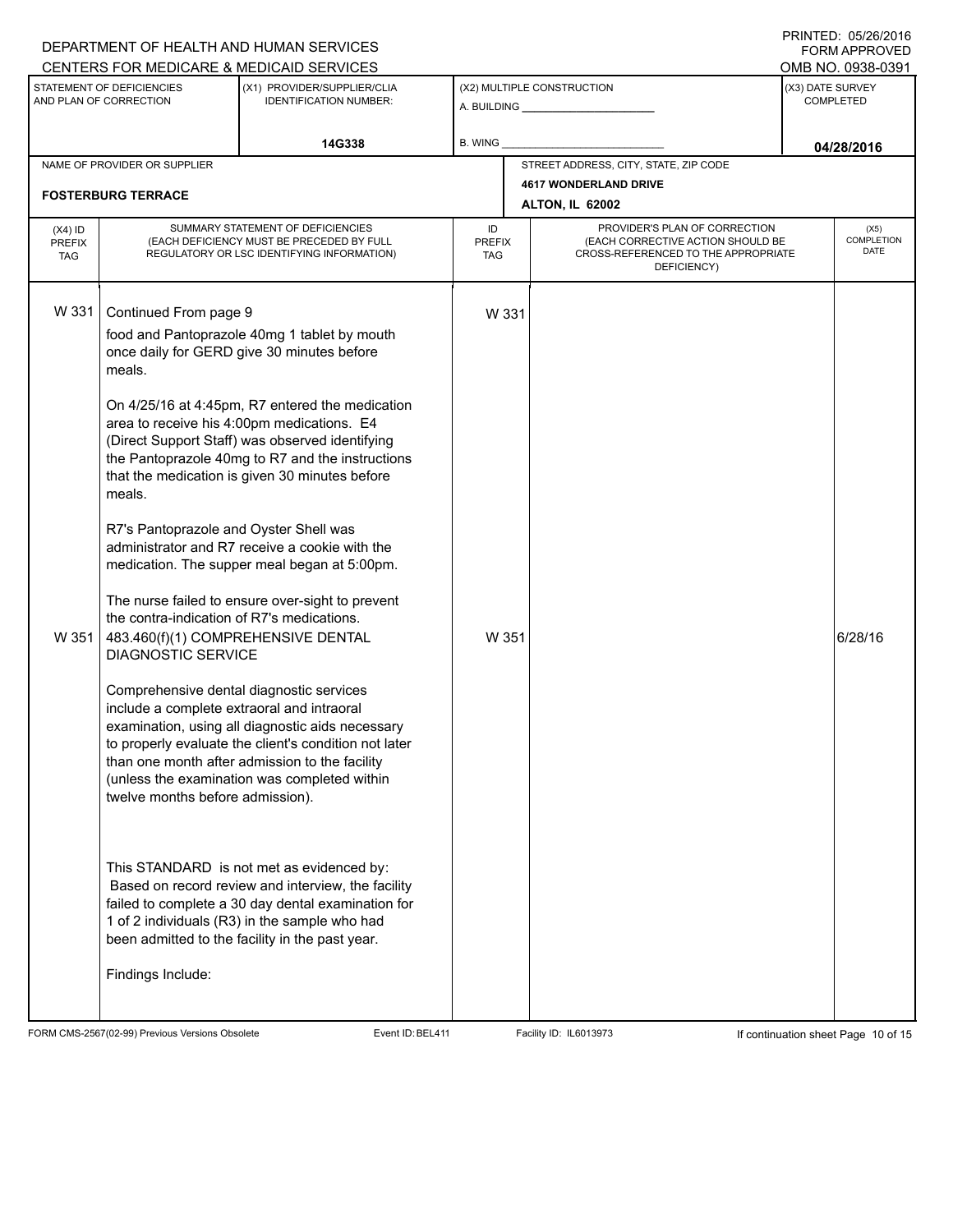## A. BUILDING **\_\_\_\_\_\_\_\_\_\_\_\_\_\_\_\_\_\_\_\_\_\_** (X1) PROVIDER/SUPPLIER/CLIA IDENTIFICATION NUMBER: STATEMENT OF DEFICIENCIES AND PLAN OF CORRECTION (X3) DATE SURVEY COMPLETED FORM APPROVED (X2) MULTIPLE CONSTRUCTION B. WING CENTERS FOR MEDICARE & MEDICAID SERVICES **And CENTERS FOR MEDICAL ACCESS** OMB NO. 0938-0391 14G338 **B. WING D. COMPUTER CONSUMING CONSUMING CONSUMING CONSUMING CONSUMING CONSUMING CONSUMING CONSUMING CONSUMING CONSUMING CONSUMING CONSUMING CONSUMING CONSUMING CONSUMING CONSUMING CONSUMING CONSUMING CONSUMING CO** NAME OF PROVIDER OR SUPPLIER STREET ADDRESS, CITY, STATE, ZIP CODE **4617 WONDERLAND DRIVE FOSTERBURG TERRACE ALTON, IL 62002** PROVIDER'S PLAN OF CORRECTION (EACH CORRECTIVE ACTION SHOULD BE CROSS-REFERENCED TO THE APPROPRIATE DEFICIENCY) (X5) **COMPLETION** DATE ID PREFIX TAG (X4) ID PREFIX TAG SUMMARY STATEMENT OF DEFICIENCIES (EACH DEFICIENCY MUST BE PRECEDED BY FULL REGULATORY OR LSC IDENTIFYING INFORMATION) W 351 Continued From page 10 W 351 Physician's Order/ POS (dated 4/1/16-4/30/16) identifies R3 as a 22 year old individual. R3 was admitted to the facility on 2/5/16. Integrated Plan for Usage of Psychotropic Medications (dated 2/9/16) identifies that R3 functions at the Severe level of Intellectual disability. Review of R3's medical record. There was no evidence that R3 had received dental services since his admission to the facility or received dental service within the last year previous to admission. In an interview with E2/ Qualified Intellectual Disability Professional on 4/26/16 at 12:35 PM, E2 confirmed that R3 has not had a dental exam since being admitted to the facility. In an interview with Z1/ Guardian on 4/27/16 at 9:15 AM, Z1 confirmed that she was R3's guardian. When surveyor asked Z1 if R3 has had a dental examination within the last year, Z1 stated, "No." W 356  $|$  483.460(g)(2) COMPREHENSIVE DENTAL TREATMENT The facility must ensure comprehensive dental treatment services that include dental care needed for relief of pain and infections, restoration of teeth, and maintenance of dental health. This STANDARD is not met as evidenced by: W 356  $\vert$  Based on record review and interview, the facility failed to ensure follow-up recommendations were

FORM CMS-2567(02-99) Previous Versions Obsolete Event ID:BEL411 Facility ID: IL6013973 If continuation sheet Page 11 of 15

DEPARTMENT OF HEALTH AND HUMAN SERVICES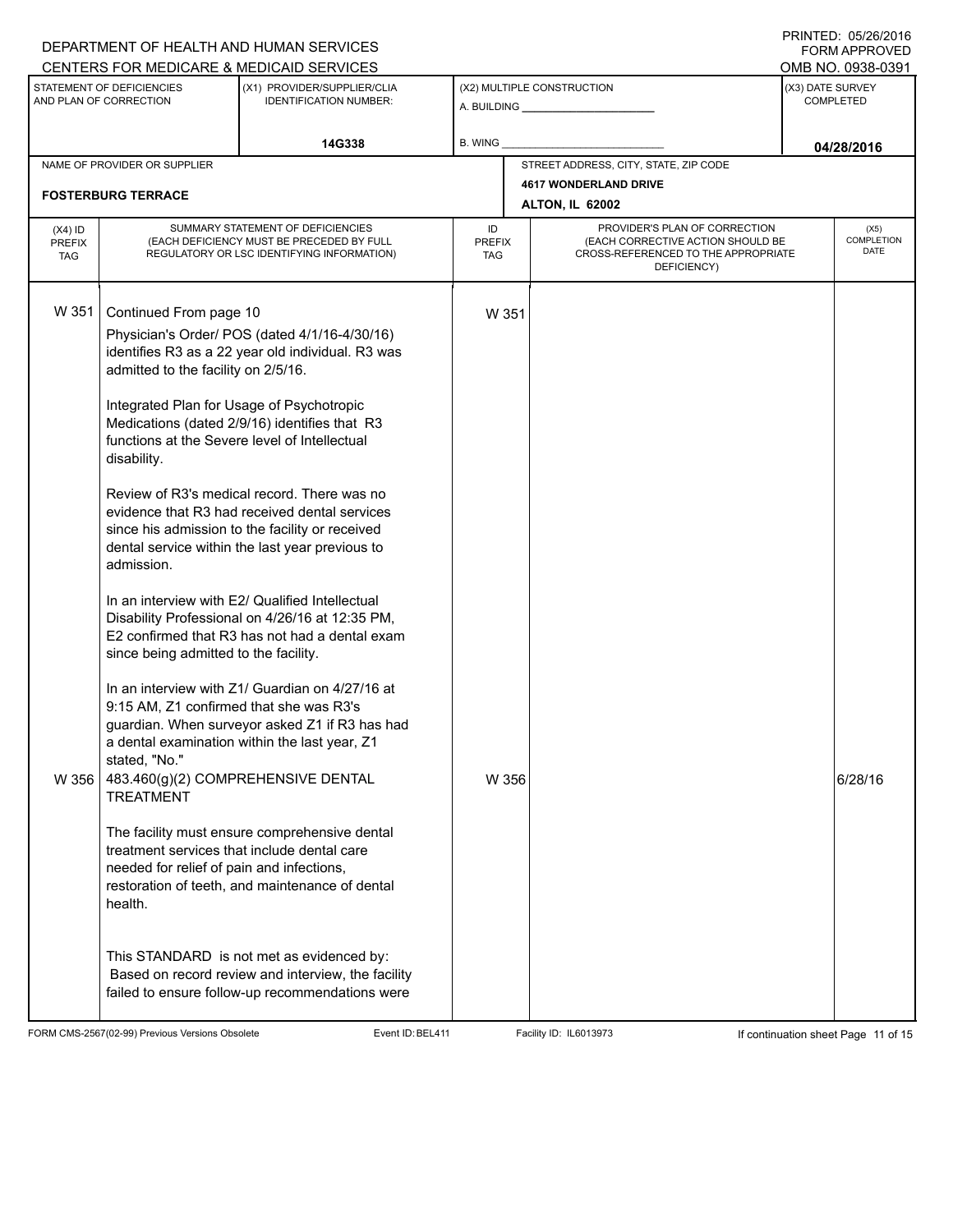|                                                                                                 |                                                                                                                                                                                                                                                                                                                                                             | DEPARTMENT OF HEALTH AND HUMAN SERVICES                                                                                                                                                                                                                                                                                                                                                                                                                                                                                                                   |         |                                                                       |                                          | <b>FORM APPROVED</b>                                      |
|-------------------------------------------------------------------------------------------------|-------------------------------------------------------------------------------------------------------------------------------------------------------------------------------------------------------------------------------------------------------------------------------------------------------------------------------------------------------------|-----------------------------------------------------------------------------------------------------------------------------------------------------------------------------------------------------------------------------------------------------------------------------------------------------------------------------------------------------------------------------------------------------------------------------------------------------------------------------------------------------------------------------------------------------------|---------|-----------------------------------------------------------------------|------------------------------------------|-----------------------------------------------------------|
| CENTERS FOR MEDICARE & MEDICAID SERVICES<br>STATEMENT OF DEFICIENCIES<br>AND PLAN OF CORRECTION |                                                                                                                                                                                                                                                                                                                                                             | (X1) PROVIDER/SUPPLIER/CLIA<br><b>IDENTIFICATION NUMBER:</b>                                                                                                                                                                                                                                                                                                                                                                                                                                                                                              |         | (X2) MULTIPLE CONSTRUCTION<br>A. BUILDING A. BUILDING                 |                                          | OMB NO. 0938-0391<br>(X3) DATE SURVEY<br><b>COMPLETED</b> |
|                                                                                                 |                                                                                                                                                                                                                                                                                                                                                             | 14G338                                                                                                                                                                                                                                                                                                                                                                                                                                                                                                                                                    | B. WING |                                                                       |                                          | 04/28/2016                                                |
|                                                                                                 | NAME OF PROVIDER OR SUPPLIER                                                                                                                                                                                                                                                                                                                                |                                                                                                                                                                                                                                                                                                                                                                                                                                                                                                                                                           |         | STREET ADDRESS, CITY, STATE, ZIP CODE<br><b>4617 WONDERLAND DRIVE</b> |                                          |                                                           |
|                                                                                                 | <b>FOSTERBURG TERRACE</b>                                                                                                                                                                                                                                                                                                                                   |                                                                                                                                                                                                                                                                                                                                                                                                                                                                                                                                                           |         | <b>ALTON, IL 62002</b>                                                |                                          |                                                           |
| $(X4)$ ID<br><b>PREFIX</b><br><b>TAG</b>                                                        | SUMMARY STATEMENT OF DEFICIENCIES<br>PROVIDER'S PLAN OF CORRECTION<br>ID<br>(EACH DEFICIENCY MUST BE PRECEDED BY FULL<br>(EACH CORRECTIVE ACTION SHOULD BE<br><b>PREFIX</b><br>CROSS-REFERENCED TO THE APPROPRIATE<br>REGULATORY OR LSC IDENTIFYING INFORMATION)<br>TAG<br>DEFICIENCY)                                                                      |                                                                                                                                                                                                                                                                                                                                                                                                                                                                                                                                                           |         |                                                                       | (X5)<br><b>COMPLETION</b><br><b>DATE</b> |                                                           |
| W 356                                                                                           | Continued From page 11<br>dental needs.<br>R2 requires no prompting from to intiate<br>program for tooth brushing.<br>decay, periodontal needs with fillings to be                                                                                                                                                                                          | completed for 1 of 1 (R2) in the sample with<br>R2's IHP (Individual Habilitation Plan) of 2/11/16<br>indicates, R1 is a 67 year old male functioning in<br>the Moderate Range of Intellectual Disabilities.<br>toothbrushing, but needs assistance in brushing<br>his teeth correctly. R1 does not have a formal<br>R2's dental consulatation of 6/19/15 indicates:                                                                                                                                                                                      | W 356   |                                                                       |                                          |                                                           |
| W 369                                                                                           | dentistry.<br>On 2/9/16, R2 was assessed for sedation<br>dentistry with recommendation to include:<br>#5. Recommendation for partial dentures.<br>Interview with E2 (Qualified Intellectual<br>the necessary dental care.<br>483.460(k)(2) DRUG ADMINISTRATION<br>that all drugs, including those that are<br>review the facility failed to ensure that all | completed with the recommendation of sedation<br>Requiring extraction for the decay of tooth #4 and<br>Disabilities Professional) on 4/26/16, E2 stated<br>the necessary funds have not been allocate for<br>R2's seduction dentistry. E2 was unable to<br>provide evidence the proper paperwork was<br>completed in a timely manner for R2 to receive<br>The system for drug administration must assure<br>self-administered, are administered without error.<br>This STANDARD is not met as evidenced by:<br>Based on observation, interview and record | W 369   |                                                                       |                                          | 6/28/16                                                   |

FORM CMS-2567(02-99) Previous Versions Obsolete Event ID:BEL411 Facility ID: IL6013973 If continuation sheet Page 12 of 15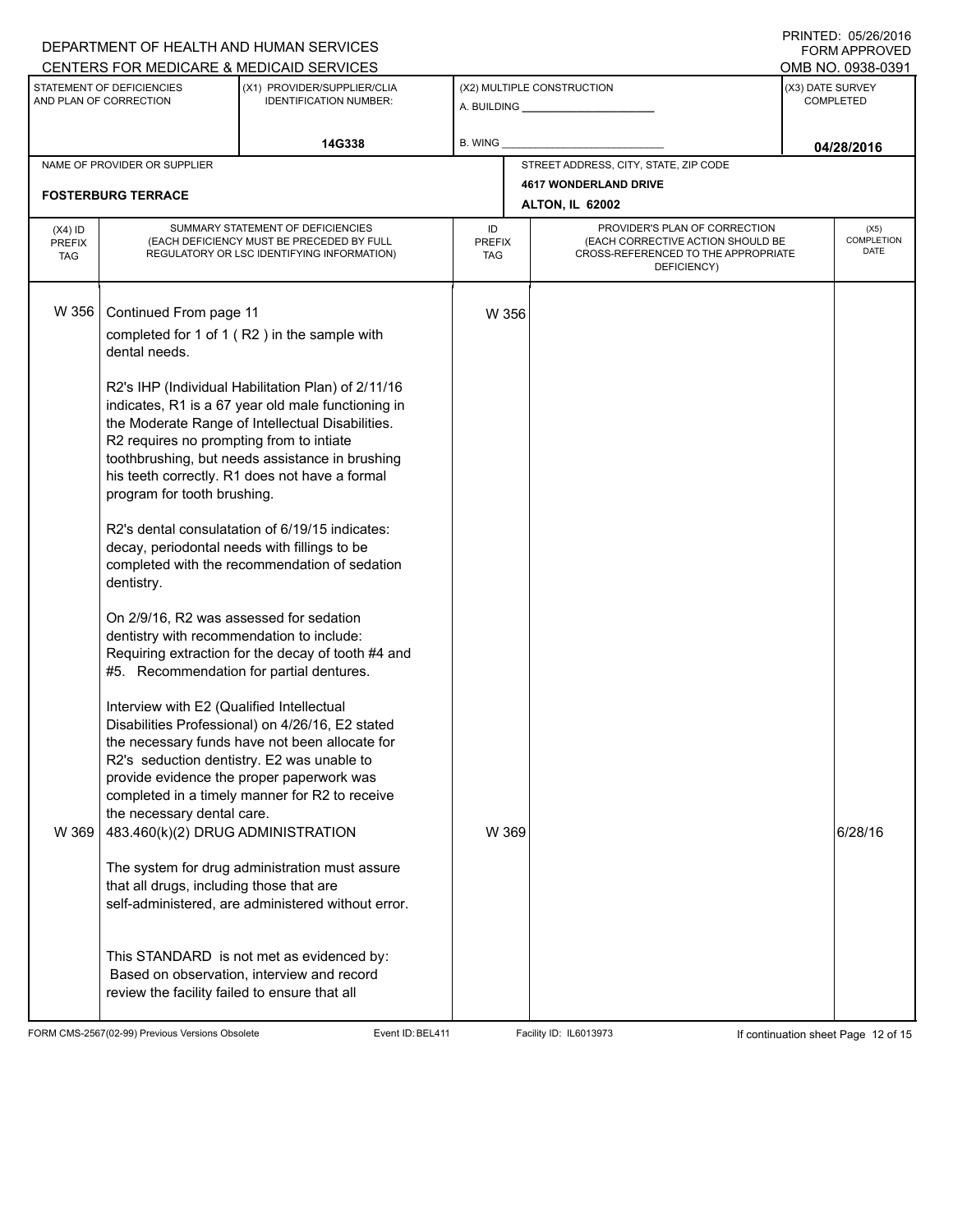### A. BUILDING **\_\_\_\_\_\_\_\_\_\_\_\_\_\_\_\_\_\_\_\_\_\_** (X1) PROVIDER/SUPPLIER/CLIA IDENTIFICATION NUMBER: STATEMENT OF DEFICIENCIES AND PLAN OF CORRECTION (X3) DATE SURVEY COMPLETED FORM APPROVED (X2) MULTIPLE CONSTRUCTION B. WING CENTERS FOR MEDICARE & MEDICAID SERVICES **And CENTERS FOR MEDICAL ACCESS** OMB NO. 0938-0391 14G338 **B. WING D. COMPUTER CONSUMING CONSUMING CONSUMING CONSUMING CONSUMING CONSUMING CONSUMING CONSUMING CONSUMING CONSUMING CONSUMING CONSUMING CONSUMING CONSUMING CONSUMING CONSUMING CONSUMING CONSUMING CONSUMING CO** NAME OF PROVIDER OR SUPPLIER STREET ADDRESS, CITY, STATE, ZIP CODE **4617 WONDERLAND DRIVE FOSTERBURG TERRACE ALTON, IL 62002** PROVIDER'S PLAN OF CORRECTION (EACH CORRECTIVE ACTION SHOULD BE CROSS-REFERENCED TO THE APPROPRIATE DEFICIENCY) (X5) **COMPLETION** DATE ID PREFIX TAG (X4) ID PREFIX TAG SUMMARY STATEMENT OF DEFICIENCIES (EACH DEFICIENCY MUST BE PRECEDED BY FULL REGULATORY OR LSC IDENTIFYING INFORMATION) W 369 Continued From page 12 W 369 medications are administered without error for 1 of 2 individuals (R3) observed to receive their morning medications. Findings Include: Integrated Plan for Usage of Psychotropic Medications (dated 2/9/16) notes R3 functions at the Severe level of Intellectual disability and has additional diagnoses of Attention Deficit Hyperactivity Disorder, and Fragile X Disorder. Physician's Order/ POS (dated 4/1/16-4/30/16) identifies R3 as a 22 year old individual. The POS notes that R3 has prescribed 7 :00 AM medications of Sertraline 100 mg (2 tablets), Cetirizine 10 mg (1 tablet) and Clonidine 0.2 mg (1 tablet). Observation 6:10 AM- 6:20 AM on 4/26/16. E3/ Authorized Direct Support Person was assisting individuals with their 7:00 AM medication administration. E3 came into the medication room at 6:10 AM and was administered Certirizine 10 mg (1 tablet), Sertraline 100 mg (1 tablet) and Clonidine 0.2 mg (1 tablet). R3 left the room at 6:14 AM and R6 came to the medication room at 6:15 AM to receive her medications. Surveyor noted on the Sertraline medication bubble pack that R3 was to receive 2 tablets. After R6 left the medication room, surveyor asked to look at the Medication Administration Record that noted that R3 was to receive 2 tablets of the Sertraline 100 mg at 7:00 AM. In an interview with E3 Authorized Direct Support Person on 4/25/16 at 6:20 AM in the medication room, surveyor showed E3 the Sertraline bubble pack and the Medication Administration Record

FORM CMS-2567(02-99) Previous Versions Obsolete Event ID:BEL411 Facility ID: IL6013973 If continuation sheet Page 13 of 15

DEPARTMENT OF HEALTH AND HUMAN SERVICES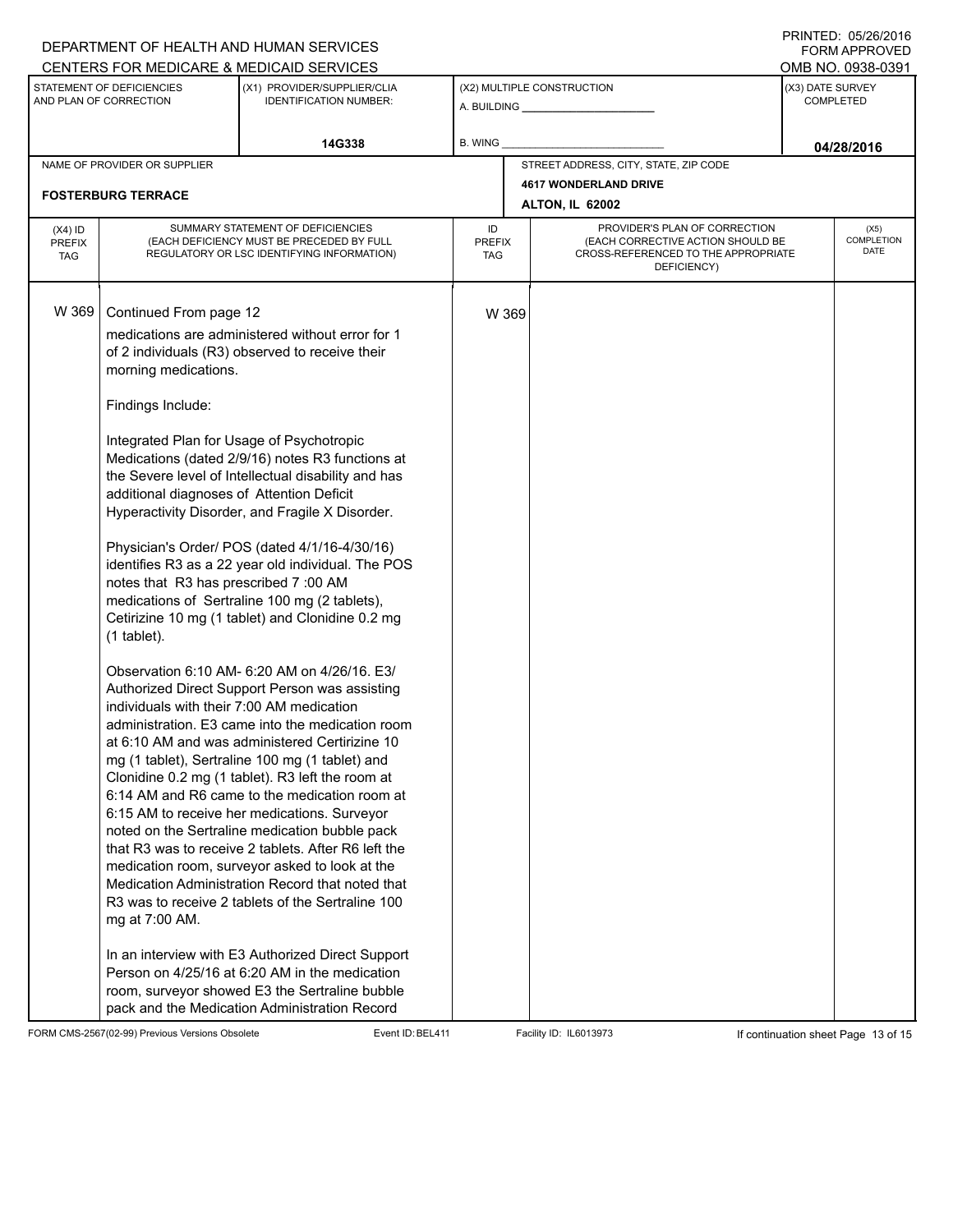### A. BUILDING **\_\_\_\_\_\_\_\_\_\_\_\_\_\_\_\_\_\_\_\_\_\_** (X1) PROVIDER/SUPPLIER/CLIA IDENTIFICATION NUMBER: STATEMENT OF DEFICIENCIES AND PLAN OF CORRECTION (X3) DATE SURVEY COMPLETED FORM APPROVED (X2) MULTIPLE CONSTRUCTION B. WING CENTERS FOR MEDICARE & MEDICAID SERVICES **And CENTERS FOR MEDICAL ACCESS** OMB NO. 0938-0391 14G338 **B. WING D. COMPANY CONSUMING THE CONSUMING OF A 28/2016** NAME OF PROVIDER OR SUPPLIER STREET ADDRESS, CITY, STATE, ZIP CODE **4617 WONDERLAND DRIVE FOSTERBURG TERRACE ALTON, IL 62002** PROVIDER'S PLAN OF CORRECTION (EACH CORRECTIVE ACTION SHOULD BE CROSS-REFERENCED TO THE APPROPRIATE DEFICIENCY) (X5) **COMPLETION** DATE ID PREFIX TAG (X4) ID PREFIX TAG SUMMARY STATEMENT OF DEFICIENCIES (EACH DEFICIENCY MUST BE PRECEDED BY FULL REGULATORY OR LSC IDENTIFYING INFORMATION) W 369 | Continued From page 13 W 369 and asked if she only gave R3 one tablet of his Sertraline, E3 stated, "Yes." When asked if R3 should have received two tablets, E3 stated, "Yes, I just overlooked it." W 455  $\vert$  483.470(l)(1) INFECTION CONTROL There must be an active program for the prevention, control, and investigation of infection and communicable diseases. This STANDARD is not met as evidenced by: W 455  $\vert$  6/28/16 Based on observation,record review and interview the facility failed to ensure hand washing was completed prior to snacks 13 of 13 individuals (R1- R13) who received snacks. Findings Include: Resident Roster (undated) provided to surveyor on entrance 4/25/15, identifies that R1- R13 reside at the facility. The roster also notes that R1, R5, R10 function at the mild level of intellectual disabilities. The roster notes R2,R6, R9, R 12 and R13 function at the moderate level of intellectual disabilities. The roster notes R3, R7 function at the severe level and R4, R8 R11 function at te profound level of intellectual disabilities. Observation at the facility on 4/25/16 from 3:00 PM- 4:00 PM, R1- R13 were brought home in two separate vans at 3:00 PM and 3:20 PM. When the individuals came into the home, they brought their lunch boxes to the kitchen then came directly into the dining area. E5/ Direct Support Person and E3/Direct Support Person/ Team Lead served individuals finger foods of peanut

FORM CMS-2567(02-99) Previous Versions Obsolete Event ID:BEL411 Facility ID: IL6013973 If continuation sheet Page 14 of 15

DEPARTMENT OF HEALTH AND HUMAN SERVICES